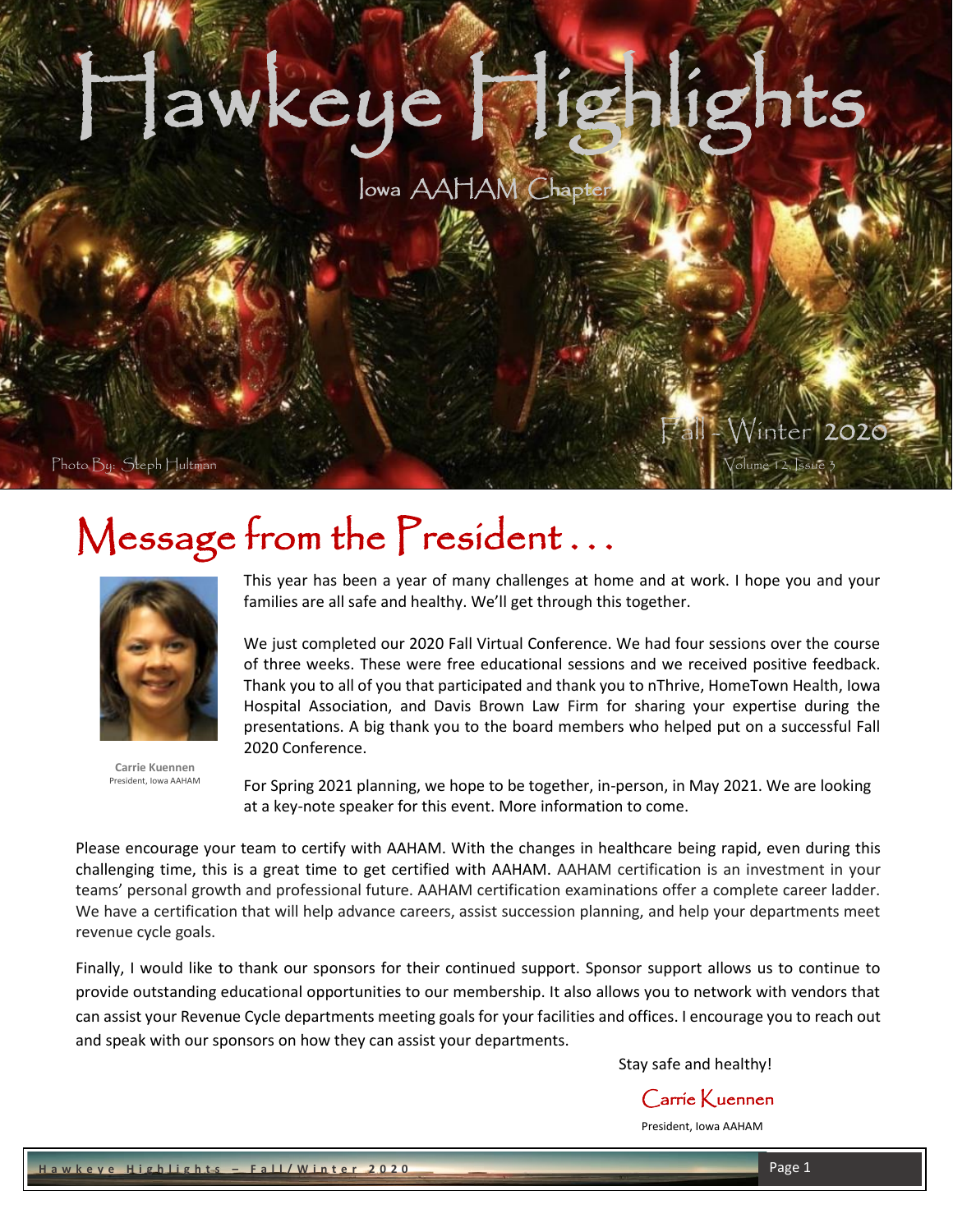## **Table of Contents Fall-Winter 2020**

| 2021 Upcoming AAHAM National Webinars  8 |  |
|------------------------------------------|--|
|                                          |  |
|                                          |  |



#### *For Corporate Sponsor Program inquiries, contact:* **Ashley Allers**, Corporate Sponsorship Chair

Van Diest Medical Center 2350 Hospital Drive Webster City, IA 50595 Phone: (515) 832-7705 Email: [AAllers@vandiestmc.org](mailto:AAllers@vandiestmc.org)

## *For membership information, or to submit changes of address, contact:*

 **Laurie Bruck,** Membership Chair

Manning Regional Healthcare Center 1550 6th Street Manning, IA 51455 Phone: (712) 655-8152 Email: [laurie.bruck@mrchia.com](mailto:laurie.bruck@mrchia.com)

*For questions and comments regarding Hawkeye Highlights*, *contact:*

#### **Stephanie Hultman,** Publisher

Iowa Health Information Network (IHIN) 1126 Linbud Lane Waterloo, IA 50701 Phone: (319) 240-5306 Email: [sjhultman@mediacombb.net](mailto:sjhultman@mediacombb.net) 

### **Laurie Gaffney,** Editor

 Buena Vista Regional Medical Center 1525 West Fifth Street Storm Lake, IA 50588 Phone: (712) 213-8678 Email: [gaffney.laurie@bvrmc.org](mailto:gaffney.laurie@bvrmc.org)

## **Hawkeye Chapter**

**2020**

**Officers - Board Members - Committee Chairs**

**Carrie Kuennen** *President* **Bobbie Jo Harrings** *Vice President / Program Chair* **Audra Ford** *Secretary / Registration* **Becky David** *Treasurer / Nominating Chair* **Rebecca Gough** *Chairperson of the Board* **Charlie Cole** *Board Member / Website Chair* **LeeAnn Christensen** *Board Member / Certification Chair* **Laurie Bruck** *Board Member / Membership Chair* **Steve Juve** *Board Member*  **Ashley Allers** *Board Member / Corporate Sponsorship Chair* **Stephanie Hultman** *Newsletter Publisher* **Laurie Gaffney** *Newsletter Editor*

## HAWKEYE HIGHLIGHTS EDITORIAL POLICY & OBJECTIVES

The HAWKEYE HIGHLIGHTS newsletter is published four times annually by the AAHAM IOWA CHAPTER to update the membership regarding chapter and national activities as well as to provide information useful to health care administrative professionals. Opinions expressed in articles or features are those of the author(s) and do not necessarily reflect the views of the Iowa Chapter. AAHAM, the NATIONAL AAHAM organization or the editor. Reproduction and/or use of the format or content of this publication without the expressed permission of the author(s) or the editor are prohibited. © Copyright 2013. ●

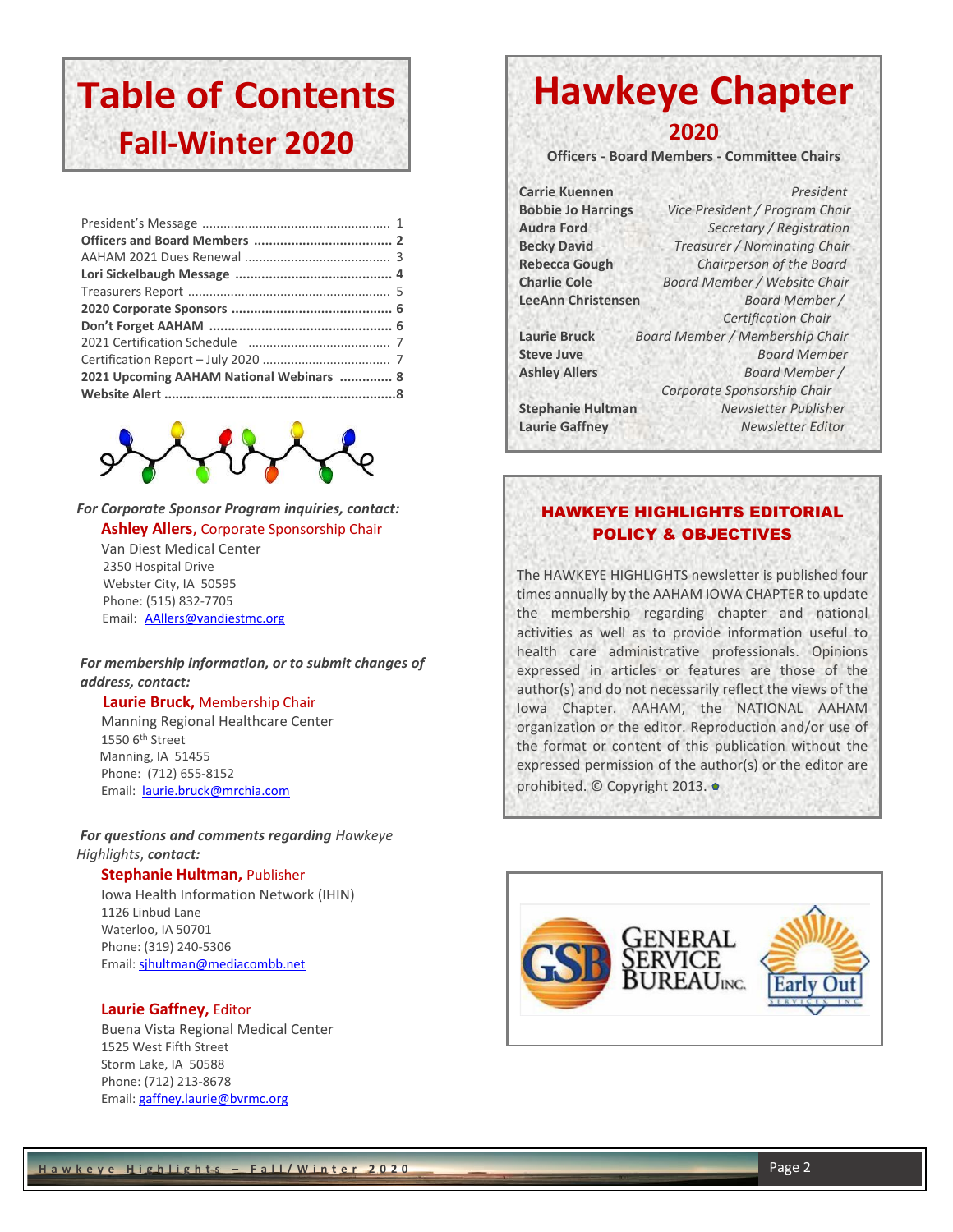# 2021 AAHAM Membership Dues Renewal

 *As a thank you for your membership, we are offering a "pandemic dues discount" of 10% (\$21.00), payable in one lump sum by 12/31/20.* 

We are mindful of the times we are in and understand you may be struggling and wondering how to pay<br>for your dues. If you are unable to take advantage of this discount, we also offer <u>payment plans</u> to help you have retired from healthcare, there is no longer a fee to renew. <u>Click here</u> to see if you<br>qualify. Please contact the AAHAM National Office if you would like more information about these We are mindful of the times we are in and understand you may be struggling and wondering how to pay ease the dues burden. Remember, we also offer a [one-time dues waiver](http://r20.rs6.net/tn.jsp?f=001hiVnHQJagJukEu0owFMWJLC8R5bcdZpZ3MoCY5Ep6lEMyM_WB7oQJ3Ifz3MdmnjmUALgrCrLltCVag02Ctrl1rlXHG5mBvMUOGEI7KKd5fm3Zrxq-wgunklHihIRXjNN31AdHwkU-ziIa58VCYgdAdA2Nrdu993Pavm8g5DkO30=&c=4Cu5bWmd6ofi-A13ZIS9CC6YBT_l4Wb_F4FWK2gI65nY9K_q5D3-hw==&ch=gbMrkEydnnQSlvyoe2Aj6WCpYa_j1Jv1x8LMD3Fs_vVK-7HKGR85wA==) as a member benefit as well. If you have retired from healthcare, there is no longer a fee to renew. [Click here](http://r20.rs6.net/tn.jsp?f=001hiVnHQJagJukEu0owFMWJLC8R5bcdZpZ3MoCY5Ep6lEMyM_WB7oQJ_HzolgtLAtgS7ivOnvZAkVxWI_OCFPcSYRxt0pNZtroVfHymJWu1RdZaBiaHM5F1BYkfmziy1rEHxBpfkqVZHuqeqqb7y5vUXuxj4tKtN8MxCm6pqoY_rEU5TvsbTYEEeLJ___2W4Tk6_QjDYncatPytRMxVwjOroE4Wzjta028&c=4Cu5bWmd6ofi-A13ZIS9CC6YBT_l4Wb_F4FWK2gI65nY9K_q5D3-hw==&ch=gbMrkEydnnQSlvyoe2Aj6WCpYa_j1Jv1x8LMD3Fs_vVK-7HKGR85wA==) to see if you options.

If you did not receive an electronic copy of your invoice, please contact Moayad Zahralddin at<br>moayad@aaham.org or 703.281.4043 ext 4. [moayad@aaham.org](mailto:moayad@aaham.org) or 703.281.4043 ext 4.



Ī





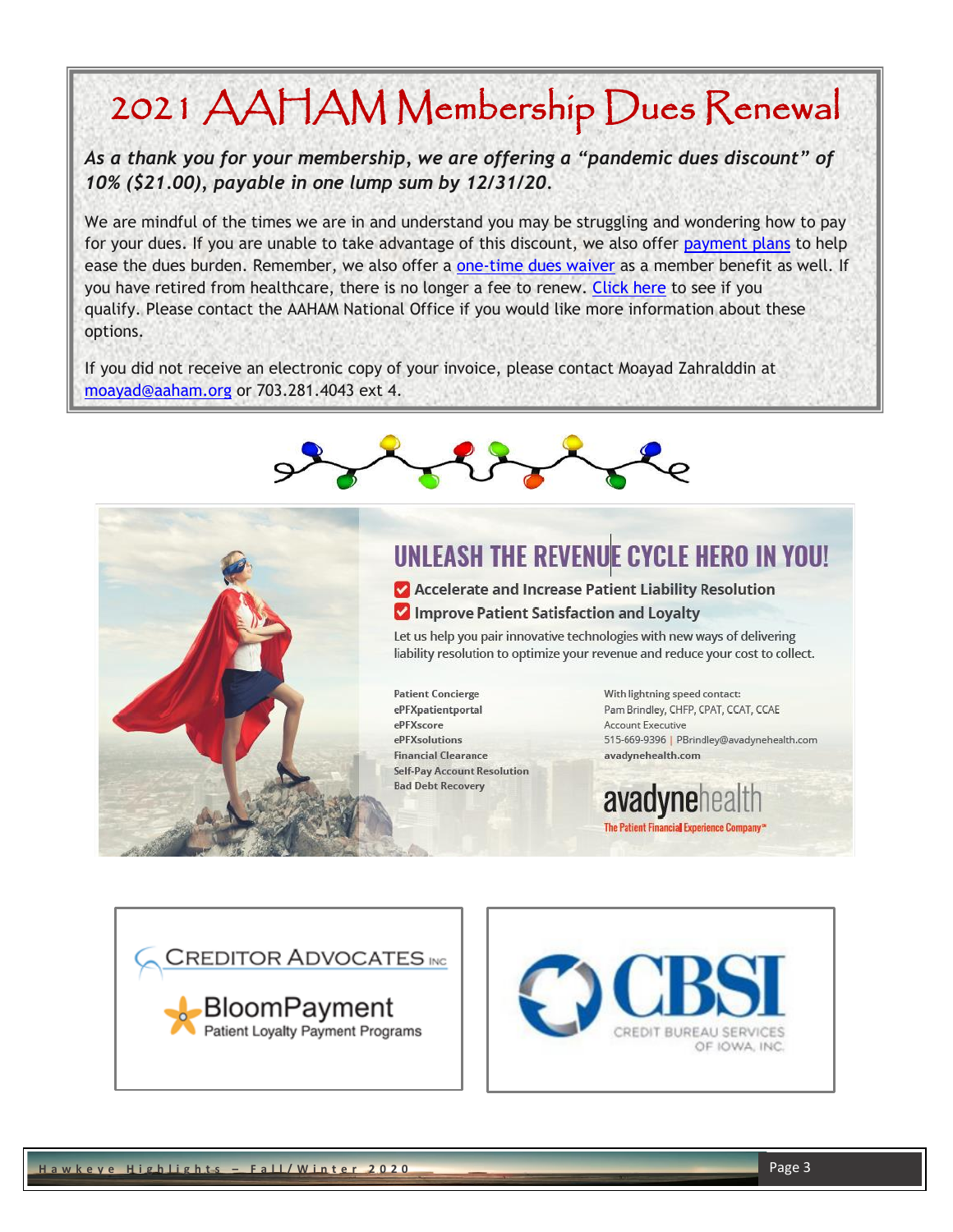

December 2020

Dear AAHAM Members:

When I was elected as your President (it seems so long ago), I was excited about my vision of what my term would look like. As my first year as President is coming to an end, I have to admit, it was not at all like what I had imagined! Who would ever have thought we would experience a global pandemic that would change the course of how we live and do business?

I am so very thankful for all of the support I receive from you and our other members and proud of what we have accomplished during such challenging times. I know I'm not alone when I say I'm looking forward to 2021, and have hopes of meeting face-to-face sometime soon.

I reflect back with pride on when I started as the AAHAM Carolina Chapter President and worked my way up the ranks as a Committee Chair, then all of the way up the National Officer ladder to where I am today, National President. I am very grateful for my AAHAM membership, my certification and this wonderful network I am fortunate to be a part of. I am thankful for the leadership at both the National and Chapter level that continues to carry our industry forward.

I continue to be inspired by First Lady Eleanor Roosevelt that "hope" is an important single word of encouragement that can carry us through these difficult times; in our country, at our work and in our home life. She said "the future belongs to those who believe in the beauty of their dreams." I have hope and believe in the strength of AAHAM for our industry in 2021. You, along with your fellow members, are our motivation for continuing to nurture our community of current and future association leaders, that is why renewing your AAHAM membership is so vital.

Wishing you a joyous and safe holiday season with your family, work family and friends. Stay well, remain strong and cultivate kindness!

All my best,

ori



 **Lori M. Sickelbaugh, CRCE** AAHAM National President

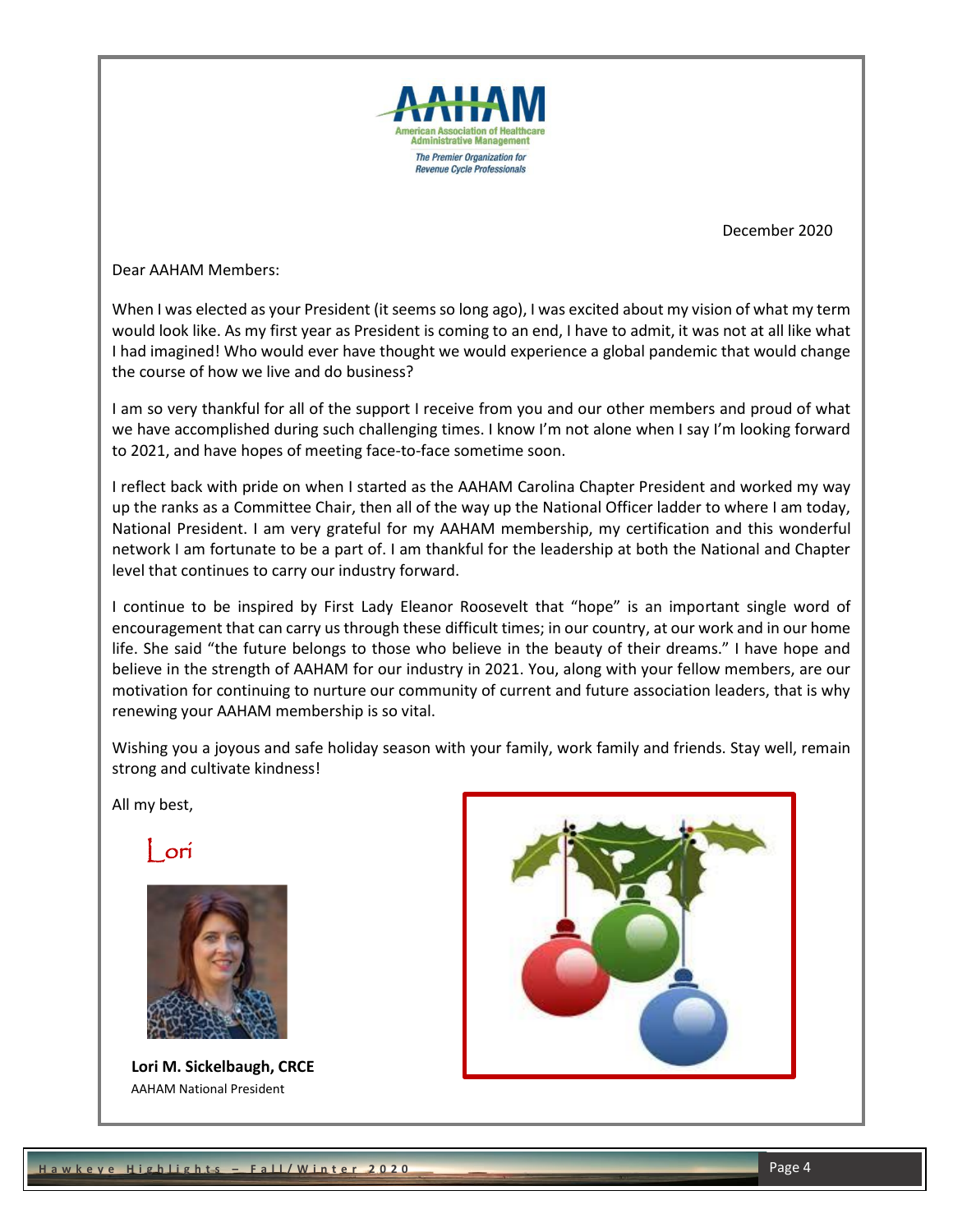## **Hawkeye Chapter AAHAM**

TREASURER'S REPORT Period Ending September 30, 2020

### **BALANCE STATEMENT**

| <b>ASSETS:</b>                                           |                            |
|----------------------------------------------------------|----------------------------|
| Cash in Bank                                             | 26,321.86                  |
| Certificate of Deposit #30063596                         | 0<br>0                     |
| Certificate of Deposit #30063430<br><b>TOTAL ASSETS</b>  | \$26,321.86                |
| <b>LIABILITIES:</b>                                      |                            |
| Payables (Pending Payments)                              | 0                          |
| EQUITY:                                                  | 0                          |
| <b>TOTAL LIABILITIES AND EQUITY</b>                      | \$26,321.86                |
| <b>OPERATING STATEMENT</b>                               |                            |
| <b>REVENUES:</b>                                         |                            |
| <b>Sponsor Fees</b>                                      | 7,500.00                   |
| <b>Certification Fees</b>                                | 570.00                     |
| Registration - Spring                                    | 0                          |
| Registration - Fall                                      | 0                          |
| Donations                                                | 0                          |
| Other Revenue - Cashed in CD's                           | 9,299.26                   |
| Sponsor Fees - Booth (Spring)                            | 0                          |
| Sponsor Fees - Booth (Fall)                              | 0                          |
| <b>Total Revenue</b>                                     | \$17,369.26                |
| <b>EXPENSES:</b>                                         |                            |
| Web Site                                                 | 660.00                     |
| Software Expense - Quickbooks / GoToMeeting              | 833.00                     |
| Spring Conferfence Speaker Fees                          | 0                          |
| Spring Conference Facility Fees                          | 0                          |
| Spring Conference Hospitality Fees                       | 0                          |
| Supplies/Postage                                         | 0                          |
| Charity                                                  | 0                          |
| <b>Insurance Fees</b>                                    | 0                          |
| PayPal Fees                                              | 1,701.00                   |
| Fall Conference Speaker Fees                             | 176.10                     |
| Fall Conference Facility Fees                            | 0                          |
| Fall Conference Hospitality Fees                         | 0                          |
| <b>ANI Expense</b>                                       | 0                          |
| AAHAM National Legislative Day (Donation)                | 0                          |
| <b>AAHAM National Legislative Day Expenses</b>           | 0                          |
| <b>AAHAM Presidents Meeting</b><br><b>Total Expenses</b> | 1,064.07<br>4,434.17<br>\$ |
| YTD Net Income (Loss)                                    | \$12,935.09                |
| Beginning Cash Balance 01/01/2020                        | \$13,386.77                |
| Ending Cash Balance 06/30/2020                           | \$26,321.86                |
|                                                          |                            |
| Respectfully,                                            |                            |
| Becky David                                              |                            |
| Chapter Treasurer                                        |                            |
|                                                          |                            |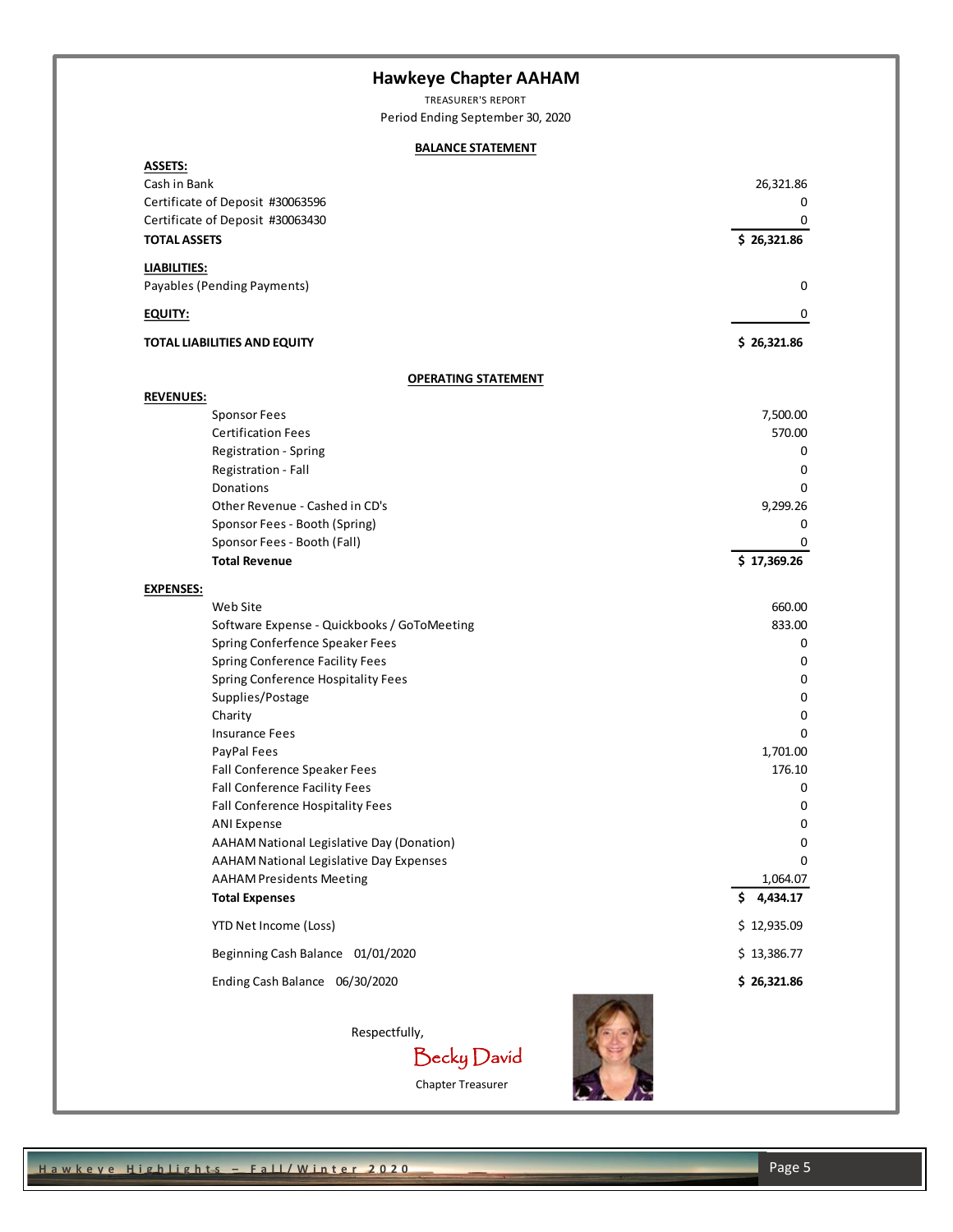2020 CORPORATE

# **SPONSORS**

## **The Iowa Hawkeye Chapter wishes to extend their gratitude to our Corporate Sponsors.**

The activities and success of our chapter could not be possible without the support of our Corporate Sponsors. Their continued support and engagement within the chapter certainly adds to the strength of our chapter by allowing us to provide quality educational opportunities and outstanding networking events for the benefit of our membership.

If you are an existing Corporate Sponsor, we appreciate your past and continued support of our chapter.

## *Platinum*:

[Avadyne Health](http://www.avadynehealth.com/) Creditor Advocate/Bloom Payments Credit Bureau Services of Iowa Help Financial [The Hauge Group](http://www.thehaugegroup.com/) [RevCycle, Inc./](http://www.revcycle.com/)Alliance Collections

## *Gold*:

*Silver*: [General Service Bureau](http://www.gsbcollect.com/) eSolutions

## *Bronze*:

If you are interested in becoming a Corporate Sponsor, please contact Ashley Allers at [aallers@vandiestmc.org](mailto:aallers@vandiestmc.org) or visit our website<https://hawkeyeaaham.org/sponsorship-information/>

# Don't Forget AAHAM ....

If you've recently had a change to your personal contact information, please let AAHAM know. If we aren't able to contact you, we can't keep you informed of all the great benefits AAHAM has to offer. So please, keep us in mind as your life changes and let us know how to reach you.

To update your AAHAM Records please contact Laurie Bruck, Membership Chair by calling 712-655-8152, or by emailing her at [laurie.bruck@mrchia.com.](mailto:laurie.bruck@mrchia.com)

i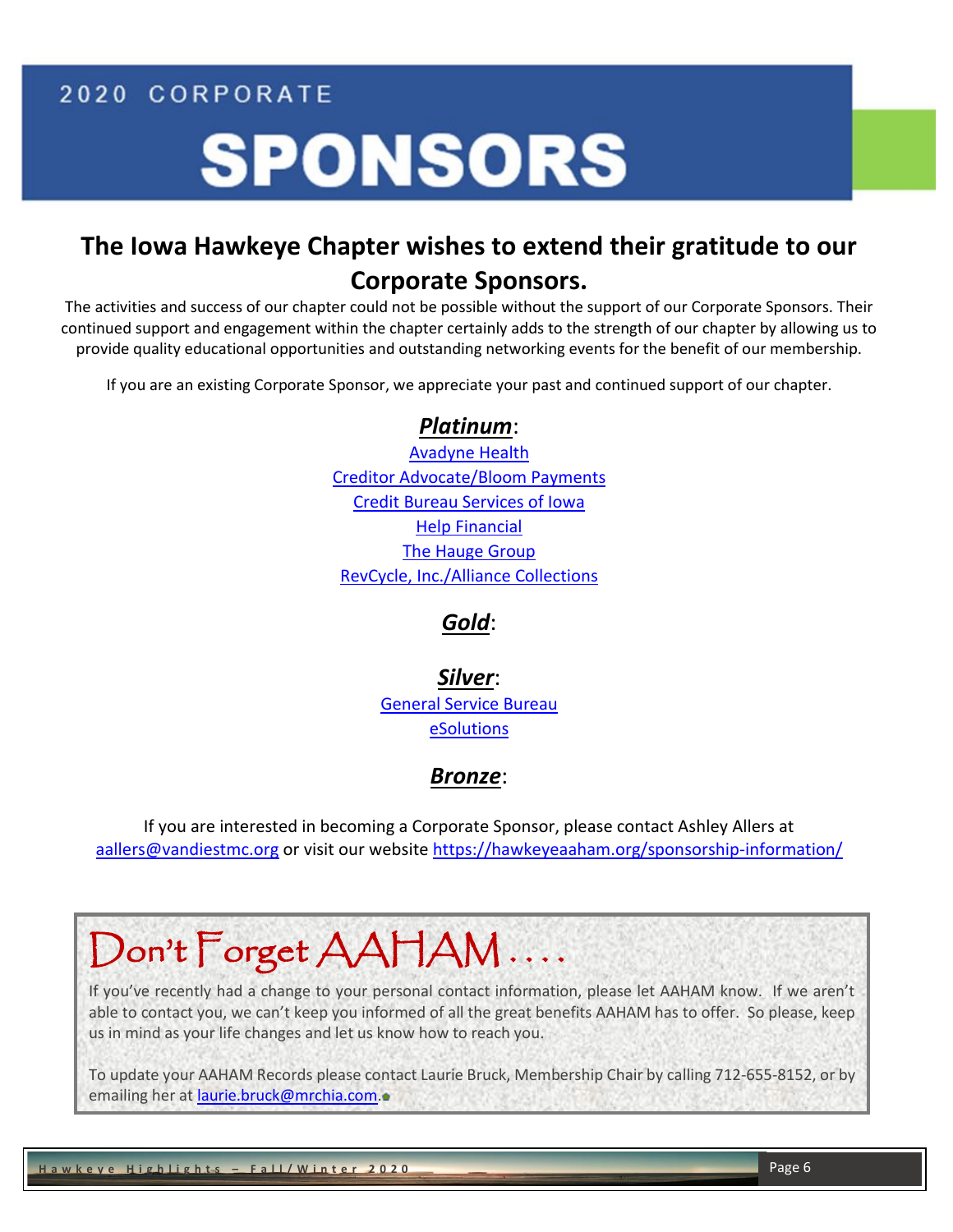# 2021 Certification Schedule

| March 8-19,2021          | March 2021 Exam Period Registration                 |
|--------------------------|-----------------------------------------------------|
| April 15, 2021           | Registration Deadline for July 2021 Exam Period     |
| July 19-30, 2021         | July 2021 Exam Period                               |
| <b>August 16, 2021</b>   | Registration Deadline for November 2021 Exam Period |
| November 8-19, 2021      | November 2021 Exam Period                           |
| <b>December 15, 2020</b> | Registration Deadline for March 2022 Exam Period    |

# Certification Committee Report

Submitted By: LeeAnn Christensen

Certification Date: July 31, 2020

Total: 14 individuals passed

#### Certification: **CRCS**

14 individuals passed

- o 6 from Avadyne Health
- o 4 from Unity Point Health
- o 2 from Madison County Health Care Systems
- o 1 from Purfoods, LLC. Dba Mom's Meals
- o 1 from MercyOne

Certification: **CRCE**

-Still being graded so unknown if we had any from our chapter